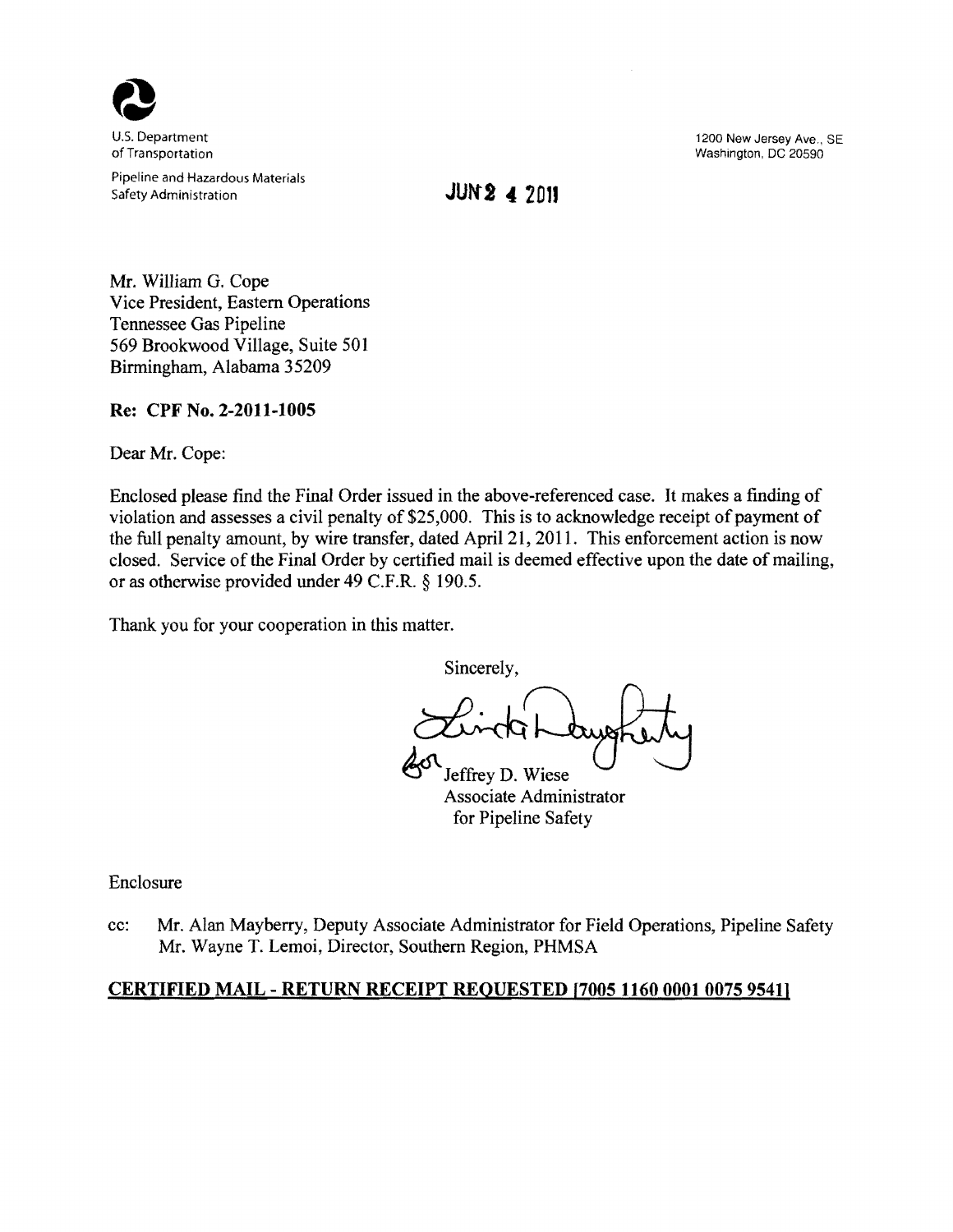## u.s. DEPARTMENT OF TRANSPORTATION PIPELINE AND HAZARDOUS MATERIALS SAFETY ADMINISTRATION OFFICE OF PIPELINE SAFETY WASHINGTON, D.C. 20590

)

)

)

)

In the Matter of

Tennessee Gas Pipeline, (a) (b) CPF No. 2-2011-1005 EI Paso Corporation )

Respondent. )

#### FINAL ORDER

On October 4 through December 10, 2010, pursuant to 49 U.S.C. § 60117, a representative of the Pipeline and Hazardous Materials Safety Administration (PHMSA), Office of Pipeline Safety (OPS), conducted on-site safety inspections of the natural gas transmission pipeline facilities and records of Tennessee Gas Pipeline (TGP or Respondent) in Alabama, Mississippi, Tennessee, and Kentucky. TGP is an interstate natural gas transmission system that runs from Louisiana, the Gulf of Mexico and south Texas to the northeastern corridor, including New York City and Boston. TGP is one of several wholly owned transmission systems owned by EI Paso Corporation and consists of 14,100 miles of pipeline.

As a result of the inspections, the Director, Southern Region, OPS (Director), issued to Respondent, by letter dated March 31, 2011, a Notice of Probable Violation and Proposed Civil Penalty (Notice). In accordance with 49 C.F.R. § 190.207, the Notice proposed finding that TGP violated 49 C.F.R. § 192.605(a) and proposed assessing a civil penalty of \$25,000 for the alleged violation.

TGP responded to the Notice by letter dated April 21, 20 11 (Response). The company did not contest the allegation of violation and paid the proposed civil penalty of \$25,000, as provided in 49 C.F.R.  $\S$  190.227. Payment of the penalty serves to close the case with prejudice to Respondent.

## FINDING OF VIOLATION

In its Response, TGP did not contest the allegation in the Notice that it violated 49 C.F.R. Part 192, as follows:

Item 1: The Notice alleged that Respondent violated 49 C.F.R. § 192.605(a), which states: